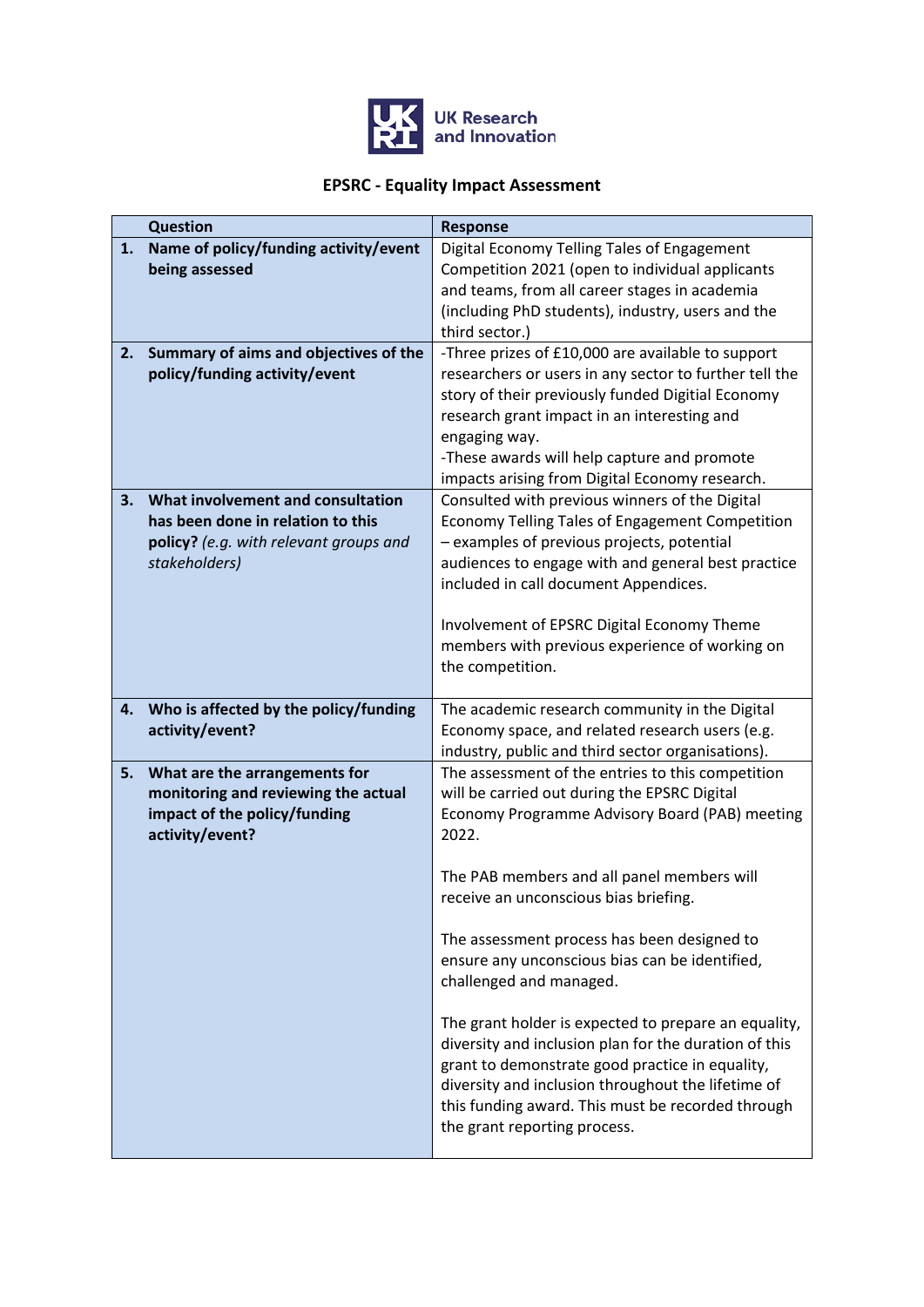As a funder of research, EPSRC remains committed to attracting the best potential researchers from a diverse population into research careers. The Research Councils have together developed the ambitious [RCUK Equality, Diversity and Inclusion Action Plan](https://www.ukri.org/files/legacy/documents/actionplan2016-pdf/) to outline our collective aspirations for working with the research community, and partners throughout the sector. For policy changes, funding activities and events EPSRC will aim to:

- Select venues that are accessible and where possible accommodate any specific requirement in our planning and organisation of an initiative to support wider participation. This includes for applicants, reviewers, panel members and staff. Included in the interview invitation letter is a request for any access issues to be notified.
- All participants in the process are asked to inform staff if they have any additional needs to enable attendance or participation.
- Offer support for people with caring responsibilities, further details are available [here.](https://epsrc.ukri.org/funding/applicationprocess/basics/caringresponsibilities/)
- Clearly communicate the timeline and key milestones for funding activities, advertise these widely to reach the largest possible audience.
- Support and encourage panel members to follow best practice in taking positive steps to safeguard funding decisions. Staff will work closely with the Panel Chair(s) to agree approaches that are designed to minimize opportunities for bias and improve transparency of the decision making process. This includes managing environmental conditions, such as providing appropriate breaks.
- Support flexible working of stakeholders.
- Ensure diversity of peer review assessment and interview panels. Staff will adhere to a mixed panel policy and endeavor to achieve the minimum 30% for the underrepresented gender on the panel.
- Abide by the principles of peer review
- Provide EPSRC staff with tailored unconscious bias training for Peer Review processes and clear guidance for assessors.
- Handle personal sensitive information in compliance with General Data Protection Regulation 2018.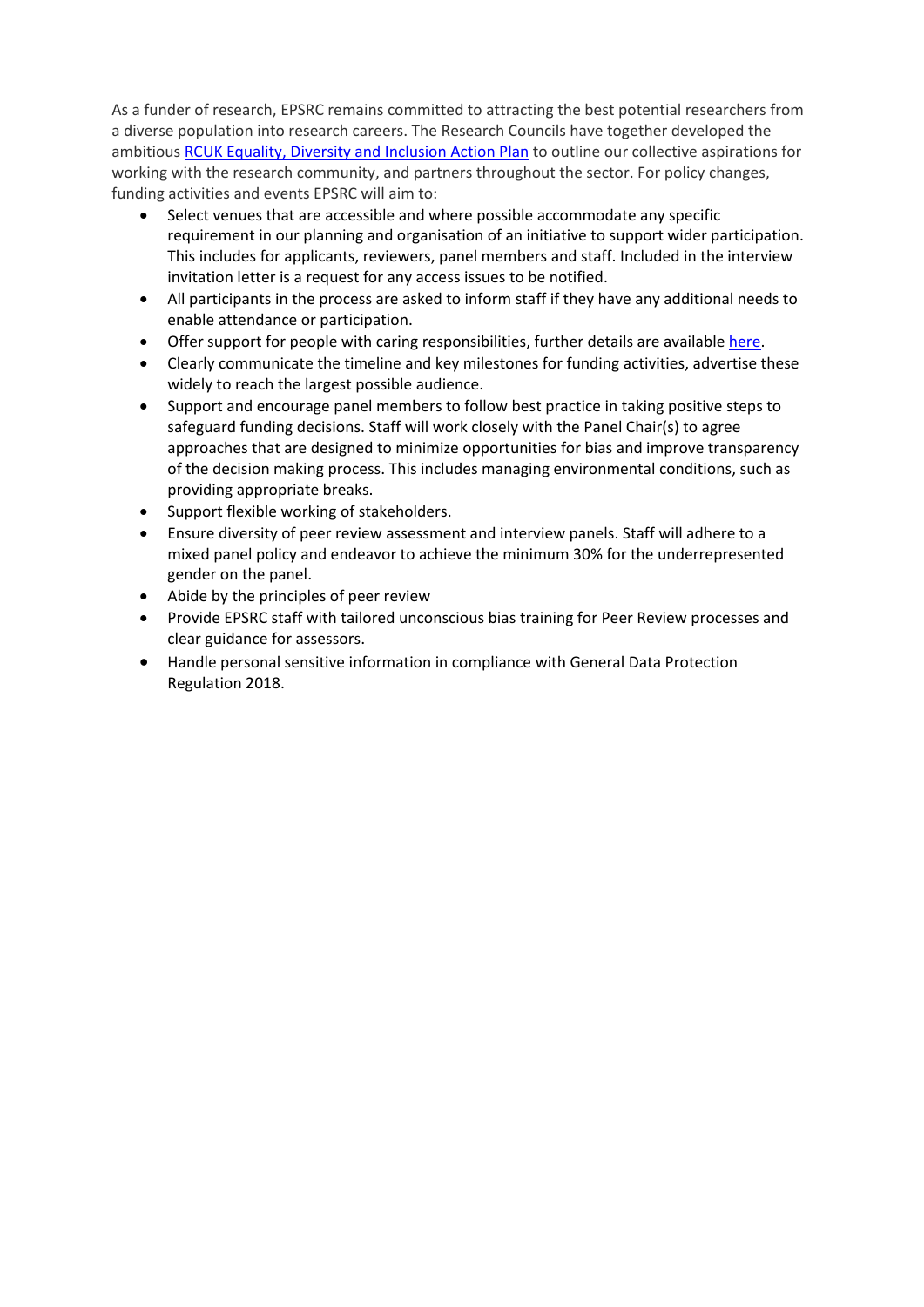| <b>Protected</b>                        | Is there a potential          | Please explain and                   | <b>Action to address</b>                          |
|-----------------------------------------|-------------------------------|--------------------------------------|---------------------------------------------------|
| <b>Characteristic Group</b>             | for positive or               | give examples of any                 | negative impact (e.g.                             |
|                                         | negative impact?              | evidence/data used                   | adjustment to the<br>policy)                      |
| <b>Disability</b>                       | No known negative             |                                      |                                                   |
|                                         | impacts                       |                                      |                                                   |
| <b>Gender reassignment</b>              | No known negative             |                                      |                                                   |
|                                         | impacts                       |                                      |                                                   |
| <b>Marriage or civil</b><br>partnership | No known negative<br>impacts  |                                      |                                                   |
| <b>Pregnancy and</b>                    | Potential negative            | COVID-19 has an                      | The call document                                 |
| maternity                               | impact                        | impact on the EPS                    | provides a full                                   |
|                                         |                               | community and this<br>impact will be | timeline of key<br>milestones, allowing           |
|                                         |                               | unequally affecting                  | early engagement                                  |
|                                         |                               | some more than                       | with EPSRC on specific                            |
|                                         |                               | others. Particularly,                | personal impacts from                             |
|                                         |                               | applicants with care                 | applicants.                                       |
|                                         |                               | responsibilities are                 |                                                   |
|                                         |                               | disadvantaged.                       | The call is open longer<br>than the standard      |
|                                         |                               |                                      | timescale at EPSRC.                               |
|                                         |                               |                                      |                                                   |
|                                         |                               |                                      | Dependent on                                      |
|                                         |                               |                                      | individual                                        |
|                                         |                               |                                      | circumstances, EPSRC                              |
|                                         |                               |                                      | will provide flexibility<br>of start dates of the |
|                                         |                               |                                      | award - for example,                              |
|                                         |                               |                                      | to accommodate for                                |
|                                         |                               |                                      | parental leave.                                   |
| Race                                    | No known negative             |                                      |                                                   |
| <b>Religion or belief</b>               | impacts<br>Potential negative | Activities could                     | A full timeline has                               |
|                                         | impact                        | coincide with religious              | been provided of all                              |
|                                         |                               | or cultural holidays                 | key milestones in                                 |
|                                         |                               |                                      | advance allowing                                  |
|                                         |                               |                                      | applicants to manage                              |
|                                         |                               |                                      | their applications                                |
|                                         |                               |                                      | around any religious<br>or cultural holidays.     |
|                                         |                               |                                      |                                                   |
|                                         |                               |                                      | <b>EPSRC</b> has tried to                         |
|                                         |                               |                                      | limit any effects by                              |
|                                         |                               |                                      | providing key dates in                            |
|                                         |                               |                                      | advance with long                                 |
| <b>Sexual orientation</b>               | No known negative             |                                      | timelines.                                        |
|                                         | impacts                       |                                      |                                                   |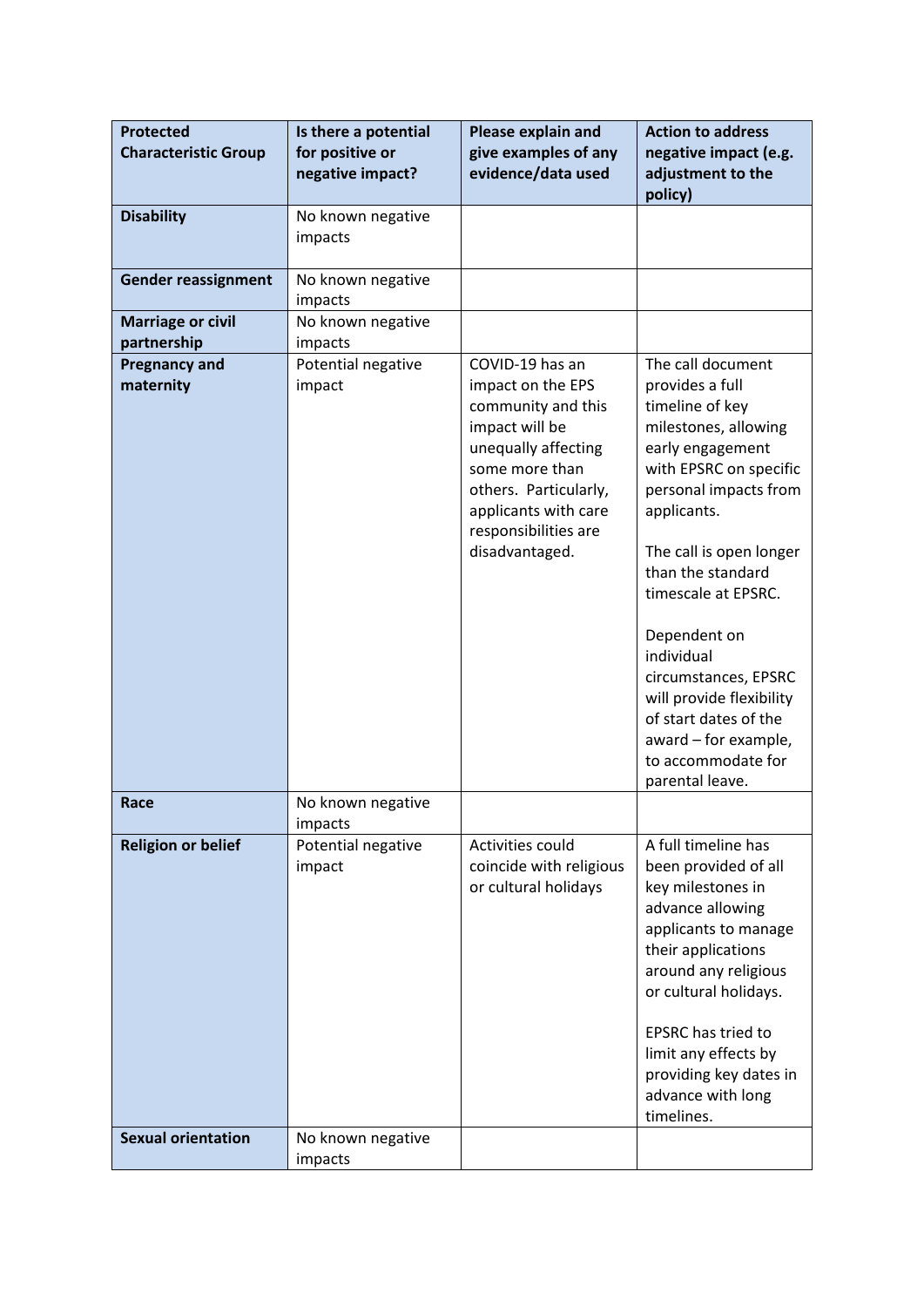| Sex (gender)              | No known negative  |                      |  |
|---------------------------|--------------------|----------------------|--|
|                           | impacts            |                      |  |
| Age                       | Potential positive | The call is open to  |  |
|                           | impact             | applicants ranging   |  |
|                           |                    | from PhD students to |  |
|                           |                    | established career   |  |
|                           |                    | researchers, and     |  |
|                           |                    | including users,     |  |
|                           |                    | thereby opening the  |  |
|                           |                    | call up to a wider   |  |
|                           |                    | range of applicant   |  |
|                           |                    | ages.                |  |
| <b>Additional aspects</b> | No known negative  |                      |  |
| (not covered by a         | impacts            |                      |  |
| protected                 |                    |                      |  |
| characteristic)           |                    |                      |  |
| Evaluation:               |                    |                      |  |

| <b>Question</b>                                                                                                                      |                                                                                                                                                                                                                                                                                                           | <b>Explanation / justification</b>                                                                                                                                                                                                                                                                                                                                                                                                                              |                                                                                                                                                                                                                             |
|--------------------------------------------------------------------------------------------------------------------------------------|-----------------------------------------------------------------------------------------------------------------------------------------------------------------------------------------------------------------------------------------------------------------------------------------------------------|-----------------------------------------------------------------------------------------------------------------------------------------------------------------------------------------------------------------------------------------------------------------------------------------------------------------------------------------------------------------------------------------------------------------------------------------------------------------|-----------------------------------------------------------------------------------------------------------------------------------------------------------------------------------------------------------------------------|
| Is it possible the proposed change in<br>policy, funding activity or event could<br>discriminate or unfairly disadvantage<br>people? |                                                                                                                                                                                                                                                                                                           | Applicants from the Digital Economy Programme<br>Advisory Board may be advantaged by having advance<br>knowledge and insight into the call from being involved<br>in the assessment process in previous years. This is<br>mitigated by clear guidance on the approximate call<br>timescales, which allows for sufficient time for<br>potential applicants to understand the call. The call is<br>open for 9 weeks, longer than the standard for EPSRC<br>calls. |                                                                                                                                                                                                                             |
|                                                                                                                                      | <b>Final Decision:</b>                                                                                                                                                                                                                                                                                    | <b>Tick the</b><br>relevant                                                                                                                                                                                                                                                                                                                                                                                                                                     | Include any explanation / justification<br>required                                                                                                                                                                         |
|                                                                                                                                      |                                                                                                                                                                                                                                                                                                           | box                                                                                                                                                                                                                                                                                                                                                                                                                                                             |                                                                                                                                                                                                                             |
| 1.                                                                                                                                   | No barriers identified, therefore<br>activity will proceed.                                                                                                                                                                                                                                               |                                                                                                                                                                                                                                                                                                                                                                                                                                                                 |                                                                                                                                                                                                                             |
| 2.                                                                                                                                   | You can decide to stop the policy or<br>practice at some point because the<br>data shows bias towards one or more<br>groups                                                                                                                                                                               |                                                                                                                                                                                                                                                                                                                                                                                                                                                                 |                                                                                                                                                                                                                             |
| 3.                                                                                                                                   | You can adapt or change the policy in<br>a way which you think will eliminate<br>the bias                                                                                                                                                                                                                 | $\mathsf{x}$                                                                                                                                                                                                                                                                                                                                                                                                                                                    | Possible risks and bias associated with<br>this activity have been identified and<br>activities adapted accordingly. ED&I<br>aspects will be considered throughout<br>the activity and will review this EIA<br>accordingly. |
| 4.                                                                                                                                   | Barriers and impact identified,<br>however having considered all<br>available options carefully, there<br>appear to be no other proportionate<br>ways to achieve the aim of the policy<br>or practice (e.g. in extreme cases or<br>where positive action is taken).<br>Therefore you are going to proceed |                                                                                                                                                                                                                                                                                                                                                                                                                                                                 |                                                                                                                                                                                                                             |